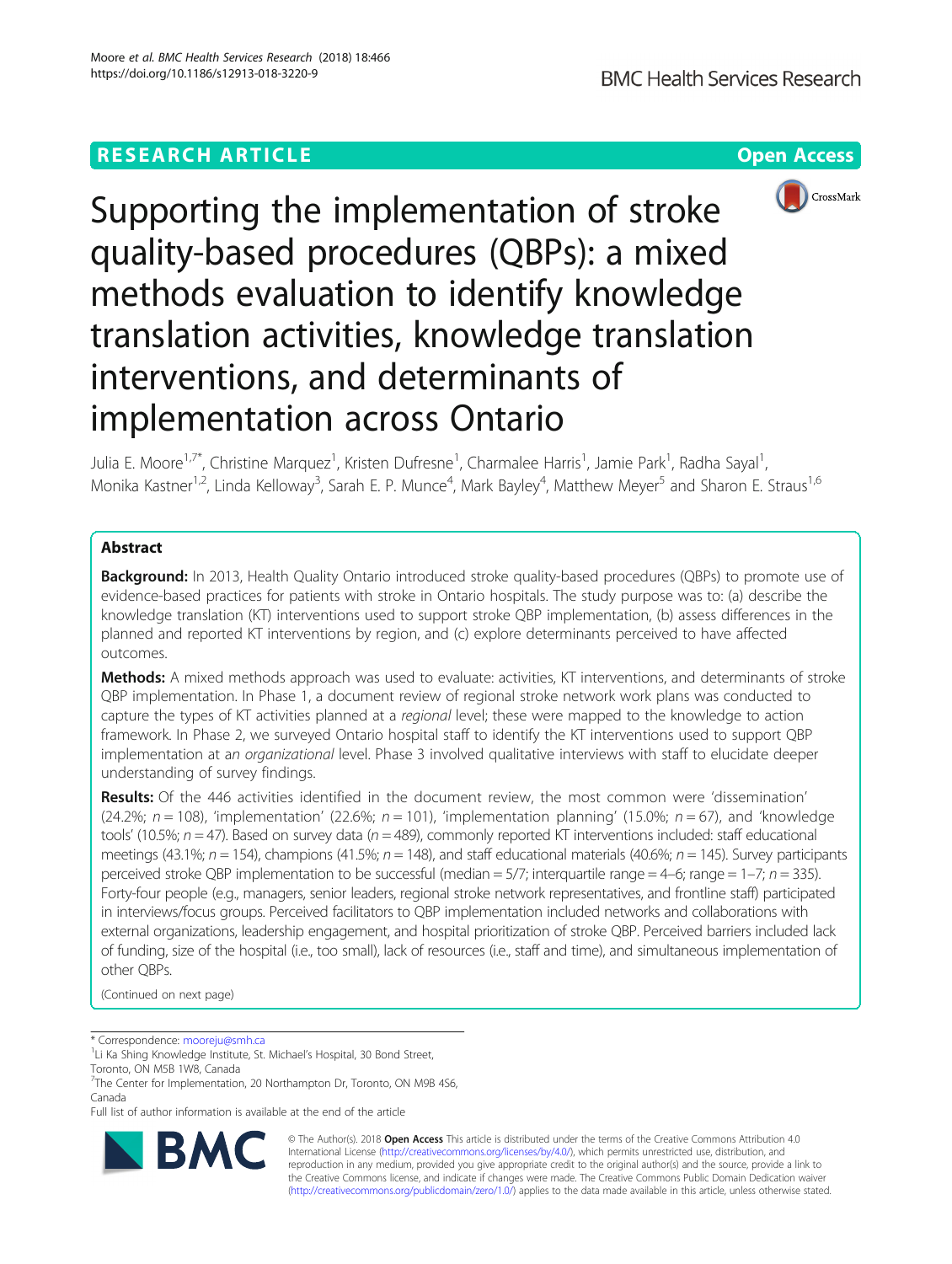#### (Continued from previous page)

**Conclusions:** Information on the types of activities and KT interventions used to support stroke QBP implementation and the key determinants influencing uptake of stroke QBPs can be used to inform future activities including the development and evaluation of interventions to address barriers and leverage facilitators.

Keywords: Knowledge translation activities, Implementation, Stroke guidelines, Knowledge to action, KT interventions, Quality-based procedures, Mixed-methods evaluation

### Background

In 2012, Ontario's Action Plan for Health Care was launched to transform how health care was delivered by addressing the province's demographic and fiscal challenges [[1](#page-11-0)]. To support this plan, the Health System Funding Reform (HSFR) was introduced to change how hospitals were funded, with the goal of aligning health spending with quality and sustainability. A major component of the HSFR was the development of evidence-informed quality-based procedures (QBPs), which were identified using expert panels convened by Health Quality Ontario (HQO), and the ADAPTE guidelines adaptation approach [\[2,](#page-11-0) [3](#page-11-0)]. The goal of QBPs is to promote the use of evidence-based practices within targeted clinical groups that require similar care, thereby standardizing care, improving quality, and reducing system inefficiencies. By the end of 2015, HQO had developed 20 QBPs, including a clinical handbook for each.

The current study focuses on the implementation of stroke QBPs, which are evidence-based guidelines for stroke. Stroke care costs the Ontario economy over \$1.1 billion annually [\[4](#page-11-0)]. Stroke QBPs include best practices in early assessment procedures (e.g., using a standardized stroke scale), acute care (e.g., determining eligibility for treatment with intravenous tissue plasminogen activator), and rehabilitation (e.g., receiving at least 3 h of direct task-specific therapy per day). It was anticipated that standardization of these procedures (i.e., implementation of QBPs) would improve the quality of stroke care that an estimated 25,500 patients receive each year [\[4](#page-11-0)].

To effectively implement QBPs (i.e., evidence-based stroke guidelines) and produce desired best practices, changes at multiple levels in the health care system are required including, clinician practice changes, organizational changes, and system/structural changes. In 2013, HQO provided hospitals with the Clinical Handbook for Stroke to support stroke guideline implementation [[5](#page-11-0)]. The handbook includes recommended groupings of patients defined by stroke severity, and clinical best practice recommendations. The implementation of stroke QBPs was unique compared with other QBPs because it is supported by the Ontario Stroke Network (OSN). The province of Ontario consists of 14 Local Health Integration Networks (LHINs), which provide planning and support to regional health care organizations. The province's stroke system has been sub-divided into 11 Regional Stroke Networks (RSNs). The

RSNs provides leadership, development, implementation, and integration of stroke care across the regions and along the continuum of stroke care. The OSN supports the RSNs and LHINs in measuring and reporting on performance, driving continuous improvement, partnering to achieve best practices, and creating innovations for stroke prevention, care, recovery, and reintegration. The OSN also serves as a hub for knowledge exchange and best practice implementation. Unfortunately, even when evidence-based guidelines and knowledge tools are available, this does not necessarily result in a change in practice or outcomes. Knowledge translation (KT) provides guidance on how to support the implementation of guidelines in practice [[6](#page-11-0)]. KT involves doing a series of process steps and using interventions to change behavior [[7](#page-11-0)]. Specifically, process models describe the iterative steps (i.e., KT activities) to use research in practice (see Table [1\)](#page-2-0); examples of KT activities include conducting a needs assessment, assessing barriers and facilitators to evidence implementation, disseminating the handbook, and developing partnerships. KT interventions are the interventions (e.g., education, reminders, audit and feedback) used to change behaviour to align with the best practices (e.g., the stroke QBP). Selecting and delivering KT interventions are examples of KT activities. Research has been conducted on the barriers and facilitators to implementing stroke guidelines [\[8](#page-11-0)–[10](#page-11-0)] and as well as the evaluation of the implementation of stroke guidelines [[11](#page-11-0)], but to our knowledge, no research has used KT models and frameworks.

The purpose of this study was to understand the impact of stroke QBP implementation in hospitals across Ontario, including factors that may have affected successful implementation. In particular, we aimed to describe the KT activities and KT interventions used to support stroke QBP implementation, to assess differences in the planned and reported KT interventions by region, and to explore the determinants perceived to have affected the success of implementation.

#### Methods

### Design/approach

We used a three-phase mixed methods evaluation approach. Four frameworks were used to understand and categorize KT activities, KT interventions, and the factors affecting implementation [\[7](#page-11-0)]. The knowledge to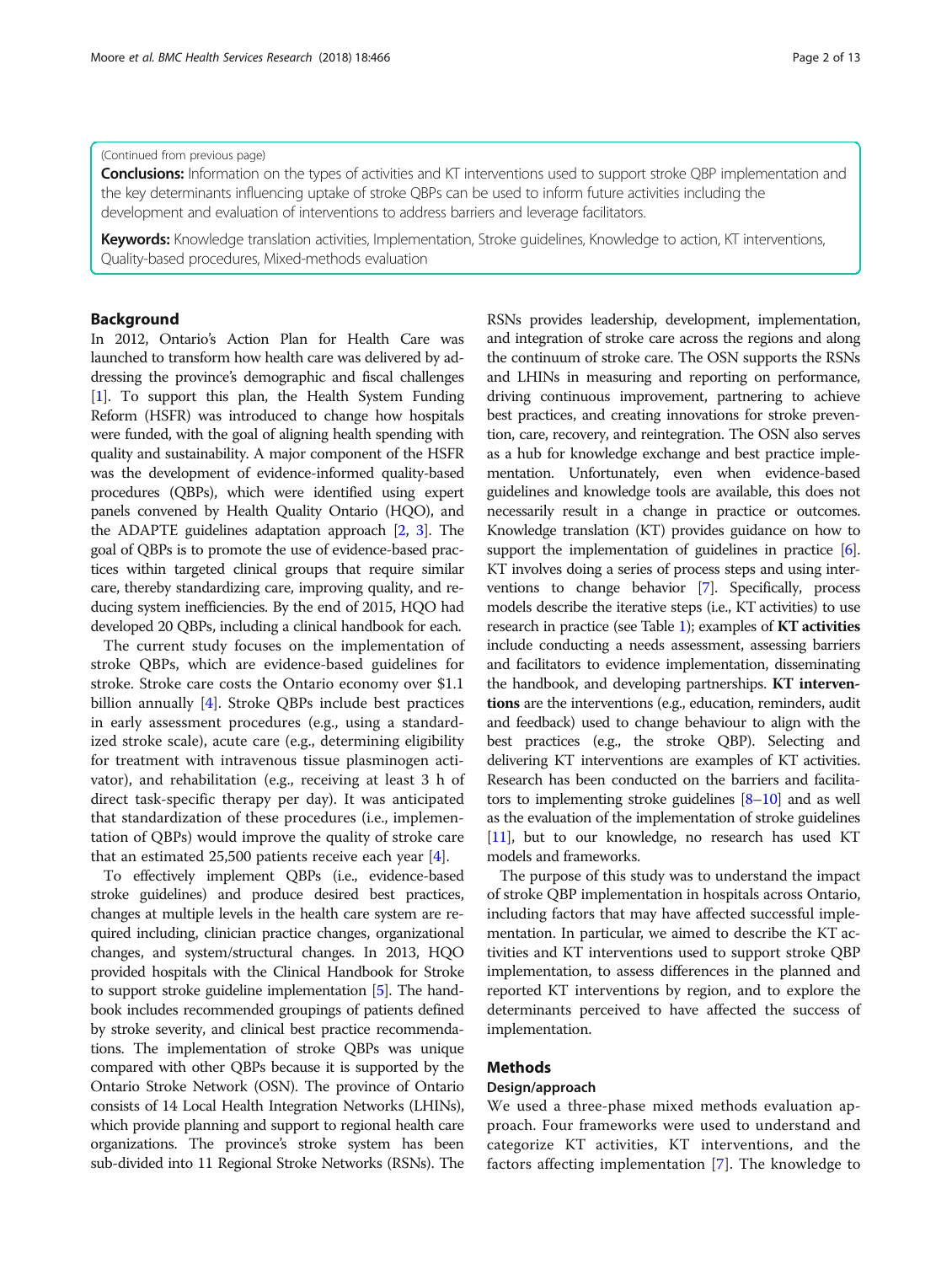## <span id="page-2-0"></span>Table 1 Definitions of KT activities [[6](#page-11-0)] and KT interventions [[8](#page-11-0)]

|                                                                      | Definitions                                                                                                                                                                                                                                                                                                                                                                                                                                     |
|----------------------------------------------------------------------|-------------------------------------------------------------------------------------------------------------------------------------------------------------------------------------------------------------------------------------------------------------------------------------------------------------------------------------------------------------------------------------------------------------------------------------------------|
| KT Activities [6]                                                    | KT activities are those used in the process of using research evidence (stroke recommendations)<br>in practice such as conducting a needs assessment, assessing barriers and facilitators, disseminating<br>the handbook and, developing partnerships.                                                                                                                                                                                          |
| Knowledge tools                                                      | Refining knowledge for decision-making (e.g., clinical practice guidelines, decision aids, algorithms)                                                                                                                                                                                                                                                                                                                                          |
| Identify problem/ identify, review,<br>select knowledge              | Identification of the knowledge-to-action gaps (knowledge needs) as a starting point of knowledge<br>implementation. Involves rigorous methods and engagement with relevant stakeholders                                                                                                                                                                                                                                                        |
| Adapt knowledge to local context                                     | Adapting the knowledge to the local settings to make sure it is relevant and feasible (e.g.,<br>customizing clinical practice guideline for a particular organization)                                                                                                                                                                                                                                                                          |
| Assess barriers/facilitators to<br>knowledge use                     | Assessing areas that impede and facilitate the uptake of knowledge                                                                                                                                                                                                                                                                                                                                                                              |
| Select, tailor, implement interventions -<br>implementation planning | Plans to select and tailor interventions to the identified barriers and facilitators                                                                                                                                                                                                                                                                                                                                                            |
| Select, tailor, implement interventions -<br>implementation          | Selecting and tailoring interventions to the identified barriers and facilitators                                                                                                                                                                                                                                                                                                                                                               |
| Monitor knowledge use                                                | Defining what constitutes knowledge use so it can be measured (i.e., conceptual, instrumental,<br>strategic)<br>Determining the extent to which the interventions have been successful in bringing about change                                                                                                                                                                                                                                 |
| Evaluate outcomes                                                    | Determining the impact of using the knowledge using explicit, rigorous methods                                                                                                                                                                                                                                                                                                                                                                  |
| Sustain knowledge use                                                | Continued implementation of evidence over time, can include<br>assessing barriers to knowledge sustainability; tailoring interventions to these barriers; monitoring<br>ongoing knowledge use; evaluating initial and sustained use                                                                                                                                                                                                             |
| Other - dissemination                                                | The purposeful spreading or distribution of knowledge or research to a specific audience, such as<br>is done in scientific journals and at scientific conferences.                                                                                                                                                                                                                                                                              |
| Other - stakeholder engagement                                       | Actively engaging key stakeholders throughout the implementation process, and forming and<br>sustaining positive and productive collaborations.                                                                                                                                                                                                                                                                                                 |
| KT interventions [8]                                                 | KT interventions are the interventions (e.g. education, reminders, audit and feedback) used to<br>change behaviour to align with the best practices (e.g., the QBP).                                                                                                                                                                                                                                                                            |
| Accreditation                                                        | Process of review to demonstrate the ability to meet predetermined criteria and standards of<br>accreditation established by a professional accrediting agency (e.g., Stroke Distinction)                                                                                                                                                                                                                                                       |
| Changes in physical structure, facilities,<br>and equipment          | A change of location of clinical work stations, inclusion of equipment where technology in<br>question is used in a wide range of problems and is not disease specific                                                                                                                                                                                                                                                                          |
| Changes in quality monitoring system                                 | Presence and organization of quality monitoring mechanisms                                                                                                                                                                                                                                                                                                                                                                                      |
| Changes in setting/site of delivery                                  | A change in care delivery location (e.g., moving a family planning service from a hospital to<br>a school)                                                                                                                                                                                                                                                                                                                                      |
| Skill mix changes                                                    | Changes in numbers, types or qualifications of staff                                                                                                                                                                                                                                                                                                                                                                                            |
| Audit and feedback                                                   | Any summary of clinical performance of health care over a specified period of time. The summary<br>may also have included recommendations for clinical action. The information may have been<br>obtained from medical records, computerized databases, or observations from patients                                                                                                                                                            |
| Champion/opinion leader                                              | Use of providers nominated by their colleagues as being influential in changing behaviour                                                                                                                                                                                                                                                                                                                                                       |
| Continuity of stroke care                                            | An intervention which includes one or many episodes of care for inpatients or outpatients.<br>Continuity of care also includes arrangements for follow-up and case management, including<br>co-ordination of assessment, treatment and arrangement for referrals                                                                                                                                                                                |
| Educational meetings                                                 | Participation in conferences, lectures, workshops or traineeships                                                                                                                                                                                                                                                                                                                                                                               |
| Local consensus processes                                            | Inclusion of participating providers in discussion to ensure that they agreed that the chosen<br>clinical problem was important and the approach to managing the problem was appropriate                                                                                                                                                                                                                                                        |
| Multidisciplinary teams                                              | Creation of a new team of health professionals of different disciplines or additions of new<br>members to the team who work together to care for patients                                                                                                                                                                                                                                                                                       |
| Patient educational materials                                        | Distribution of published or printed recommendations for patients, including clinical practice<br>guidelines, audio-visual materials and electronic publications.                                                                                                                                                                                                                                                                               |
| Reminders                                                            | Patient or encounter specific information, provided verbally, on paper or on a computer screen,<br>which is designed or intended to prompt a health professional to recall information. This would<br>usually be encountered through their general education; in the medical records or through<br>interactions with peers, and so remind them to perform or avoid some action to aid individual<br>patient care. Computer aided DS is included |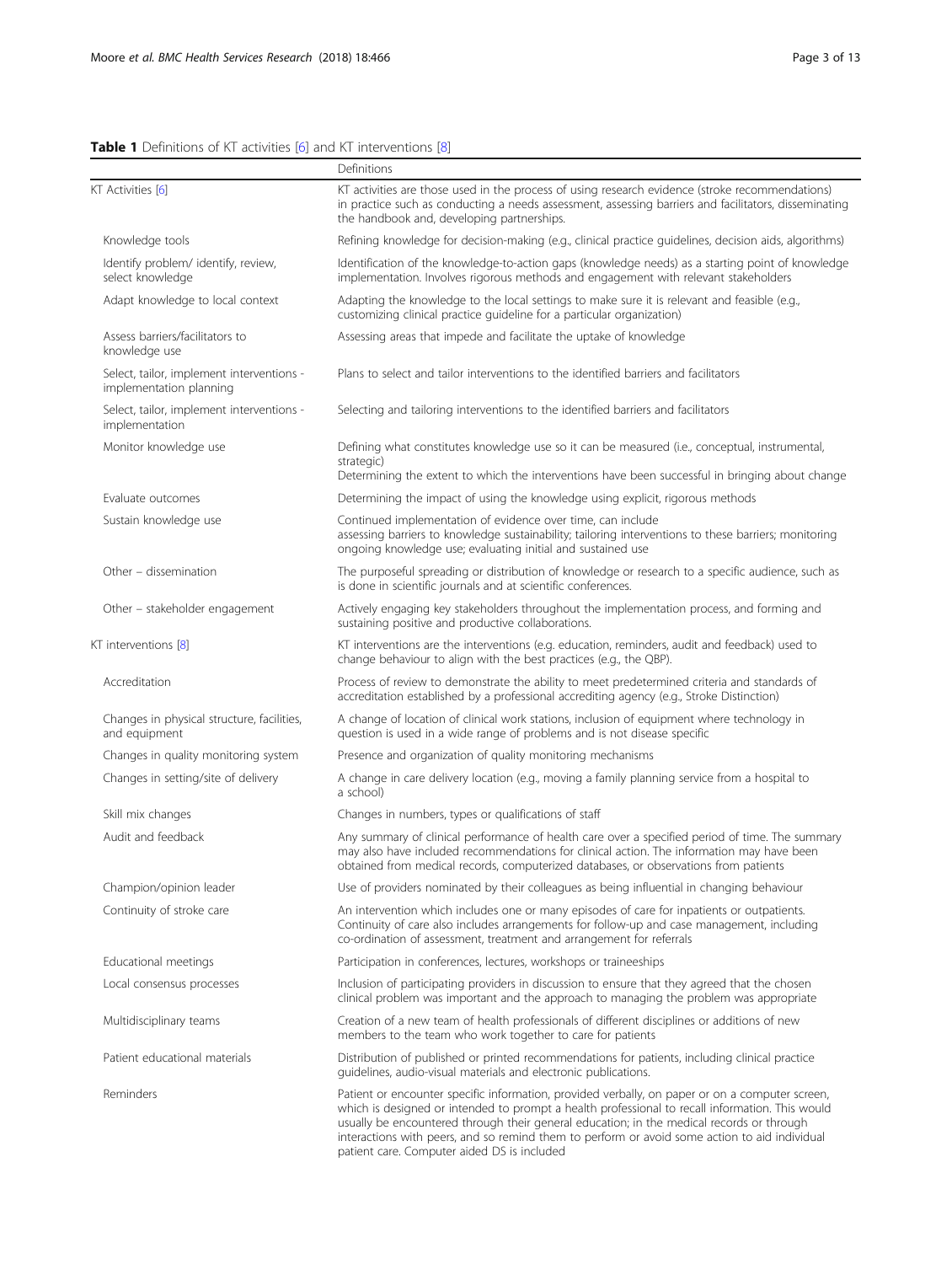Table 1 Definitions of KT activities [[6](#page-11-0)] and KT interventions [[8](#page-11-0)] (Continued)

|                                | Definitions                                                                                                                                                                                                                                                                                                                                                                    |
|--------------------------------|--------------------------------------------------------------------------------------------------------------------------------------------------------------------------------------------------------------------------------------------------------------------------------------------------------------------------------------------------------------------------------|
| Revision of professional roles | Also known as 'professional substitution', specialist role' or 'boundary encroachment', this includes the<br>shifting of roles among health professionals and expansion of role to include new tasks. See also<br>revision of professional roles – nursing and revision of professional roles – pharmacy intervention<br>categories for specified nursing or pharmacy led care |
| Staff educational materials    | Distribution of published or printed recommendations for staff, including clinical practice quidelines,<br>audio-visual materials and electronic publications.                                                                                                                                                                                                                 |

action (KTA) framework was used to guide our understanding of the types of KT activities and KT interventions that were planned. The KTA is a process model based on a systematic review of over 30 planned action theories that outlines the process involved in implementing evidence in practice [\[6](#page-11-0)]. The Cochrane Effective Practice and Organization of Care (EPOC) Group's taxonomy of KT interventions framework was used to evaluate QBP implementation activities [\[12\]](#page-11-0). This taxonomy was used to categorize KT interventions; there are accompanying systematic reviews for the categories describing their effectiveness at changing practice [[13](#page-11-0)]. To guide our analysis and understanding of the determinants perceived to have influenced the success of stroke QBP implementation, we used the consolidated framework for implementation research (CFIR) and the theoretical domains framework (TDF). The TDF addresses individual level barriers and facilitators shown to influence behaviour; the CFIR inner and outer setting domains describe organizational level barriers [\[14,](#page-11-0) [15\]](#page-11-0).

In Phase 1, a review of RSN work plan documents was conducted to capture the types of KT activities and interventions planned at a *regional* level. In Phase 2, survey data from hospital staff across the province were used to describe the KT interventions and resources used to support QBP implementation at an individual and organizational level. Survey data from Phase 2 were also used to gain a broad understanding of stakeholders' perception of the success of stroke QBP implementation and the factors that may have affected implementation outcomes at an individual and organizational level. Phase 3 involved qualitative interviews and focus group sessions with staff to help elucidate deeper descriptions of survey findings. Data triangulation involved comparing the KT interventions described at an organizational level to those planned at a regional level (Phases 1 and 2), with Phase 3 interviews used to explore key findings.

### Phase 1: Document review

### Document review data abstraction

A document review was conducted on the regional work plans (i.e., work plans that summarize the actions to be taken to implement QBPs) from each of the 11 RSNs. The data abstraction template was piloted by three reviewers who independently used the template to review work

plans from one region selected at random; the reviewers then deliberated and refined the template based on usability of the template and emerging data. Data were then abstracted in duplicate by two members of the study team on the following categories: strategic priorities, objectives and goals, deliverables (planned or completed), deliverable target dates, notes on completion of deliverables, specific implementation site, and department. If the information was not available that element was left blank.

Each deliverable from the work plan was mapped to one of 12 KT activities (see Table [1](#page-2-0) for definitions). The KTA model was the basis for this mapping as it presents iterative stages used to move evidence into practice (knowledge synthesis; knowledge tools; identify problem/identify, review, select knowledge; adapt knowledge to local context; assess barriers/facilitators to knowledge use; select, tailor, implement; monitor knowledge use; evaluate outcomes; and sustain knowledge use). Two KT activities not explicitly presented as KTA stages were added: dissemination and stakeholder engagement. Using an integrated KT approach, stakeholders are engaged throughout the process [[16](#page-11-0)]; dissemination activities may be included in the "implement" stage or following the development of knowledge tools. Additionally, the "select, tailor, implement interventions" stage was split into two activities: implementation planning and implementation execution to differentiate between future and current activities. A second mapping activity was conducted on the "select, tailor, implement interventions- implementation" stage of the KTA. These deliverables were further sub-coded into categories of KT interventions based on the EPOC taxonomy [[12\]](#page-11-0).

#### Document review data analysis

All documents were independently coded by two coders. Any discrepancies were reconciled through deliberation until consensus was reached. The research team used descriptive statistics (i.e., counts and proportions) to analyze categorical data and conducted subgroup comparisons for descriptive analyses between regions, as appropriate.

### Phase 2: Survey

#### Survey development

The development of our survey was guided by the Checklist for reporting Results of Internet e-Surveys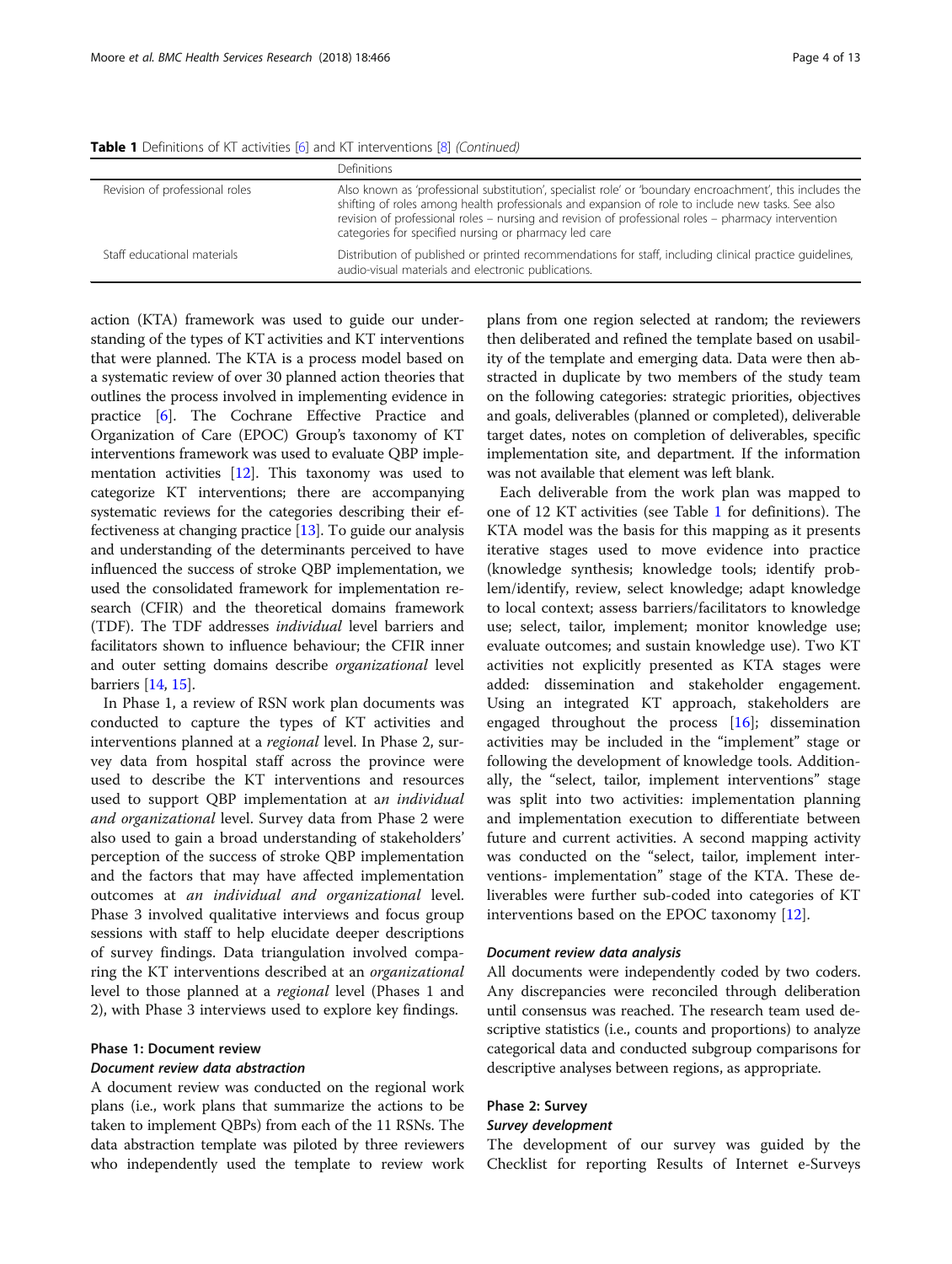(CHERRIES) [[17\]](#page-11-0). Survey questions were developed in an iterative manner whereby the project team (i.e., KT Program research team and Project Working Group members from the OSN, HQO, RSNs and LHINs) ensured that the items were aligned with the project objectives. Questions were piloted with 5 stakeholders representing OSN, HQO, and RSN to verify face validity, content sensibility (i.e., comprehensiveness and clarity), survey flow, and timing. After the survey was developed (see Additional file [1](#page-10-0)), it was translated into French and distributed online in English and French using FluidSurveys™.

#### Participants and recruitment

A purposive sampling strategy was used to identify a wide range of key stakeholders (i.e., LHIN members, stroke program managers, medical directors, hospital chief executive officers (CEOs), hospital chief financial officers (CFOs), organizational administration leads, other senior leaders and teams within hospitals, RSN members, and frontline clinicians and staff (i.e., nurses, physiotherapists, occupational therapists, pharmacists, and speech-language pathologists)) across Ontario. These stakeholders were identified based on input from the Project Working Group. Initial email invitations were sent to stakeholders from someone within their circle of contact (e.g., members of our working group, regional program managers, and senior leaders) along with a link to the online survey. To facilitate recruitment, a briefing note about the evaluation project and survey was distributed to stakeholders via email and during monthly stakeholder meetings. To optimize the survey response rate and the representation of different stakeholder groups, Dillman's reminder strategy was used to send 3 follow-up email reminders to stakeholders at 1-, 3- and 7 week intervals after the initial survey launch [[18\]](#page-11-0). Data were collected between May 12, 2015 and July 31, 2015.

#### Survey data analysis

Analyses of quantitative survey data (e.g., Likert scale questions) were performed using SPSS version 22.0 to calculate descriptive statistics for all survey items (i.e., proportions for categorical items, means with standard deviations for continuous items, and medians with interquartile ranges for ordinal items). In order to consider the largest possible sample size for the analyses, we included all available data from complete and incomplete surveys. For this reason, the denominators vary by survey item and gradually declined toward the end of the survey. A chi-square test was used to compare the differences between participants who completed the survey and those who did not. Results demonstrated that there were no differences between participants who completed or did

not complete the survey by perceived organizational priority or awareness of the handbook. French responses were translated and then merged with the English survey data for analysis. All text responses to open-ended survey items were exported from FluidSurveys™ for qualitative data analysis. This was performed manually whereby responses were grouped into categories using a content analysis approach [[19](#page-11-0)]. Analysis was performed by one member of the study team (KD) and the final results reviewed for validity by a second member (CM).

### Phase 3: Interviews and focus groups Interview and focus group guide

The TDF and CFIR were used to develop framework-informed interview and focus group questions aimed at eliciting data on behaviours, perceptions, and implementation context for stroke QBPs. Findings from the survey data (e.g., broader themes that emerged) also helped to inform the development of the interview guide (see Additional file [2](#page-10-0)). The guide was adapted for five stakeholder groups (i.e., LHIN, decision support team, clinical team, CEO/CFO, and administrative staff (i.e., administrative director, vice-president, chief of staff, and senior leadership)). An iterative approach to data collection was employed, whereby data from completed interviews were used to revise the guide to ensure it met study objectives.

#### Participants and recruitment

A sequential purposive quota sampling approach was employed whereby only participants from Phase 2 who indicated a desire to participate in Phase 3 were invited to participate [[20,](#page-11-0) [21\]](#page-11-0). In consultation with the Project Working Group, an anonymized list of eligible Phase 3 participants (identified only by their professional roles) was reviewed and participants were purposively selected to cover a range of roles and regions across the province (e.g. LHIN region, hospital and hospital characteristics (QBP hospital size, stroke distinction, and presence of a stroke unit)). For convenience, regional program directors and district stroke coordinators (RSN staff) were given the option of participating in focus group sessions prior to their monthly Advisory Meetings. Interviews and focus group sessions were conducted between September 2015 and February 2016.

#### Interview data collection and analysis

Telephone interviews and in-person focus groups were conducted by experienced facilitators (CM, KD, RS). Facilitators were knowledgeable in the types of KT activities and interventions used to support QBP implementation which helped to ensure a true account of the participant's experience was obtained. Interviews and focus groups were 60 and 90 min in length, respectively,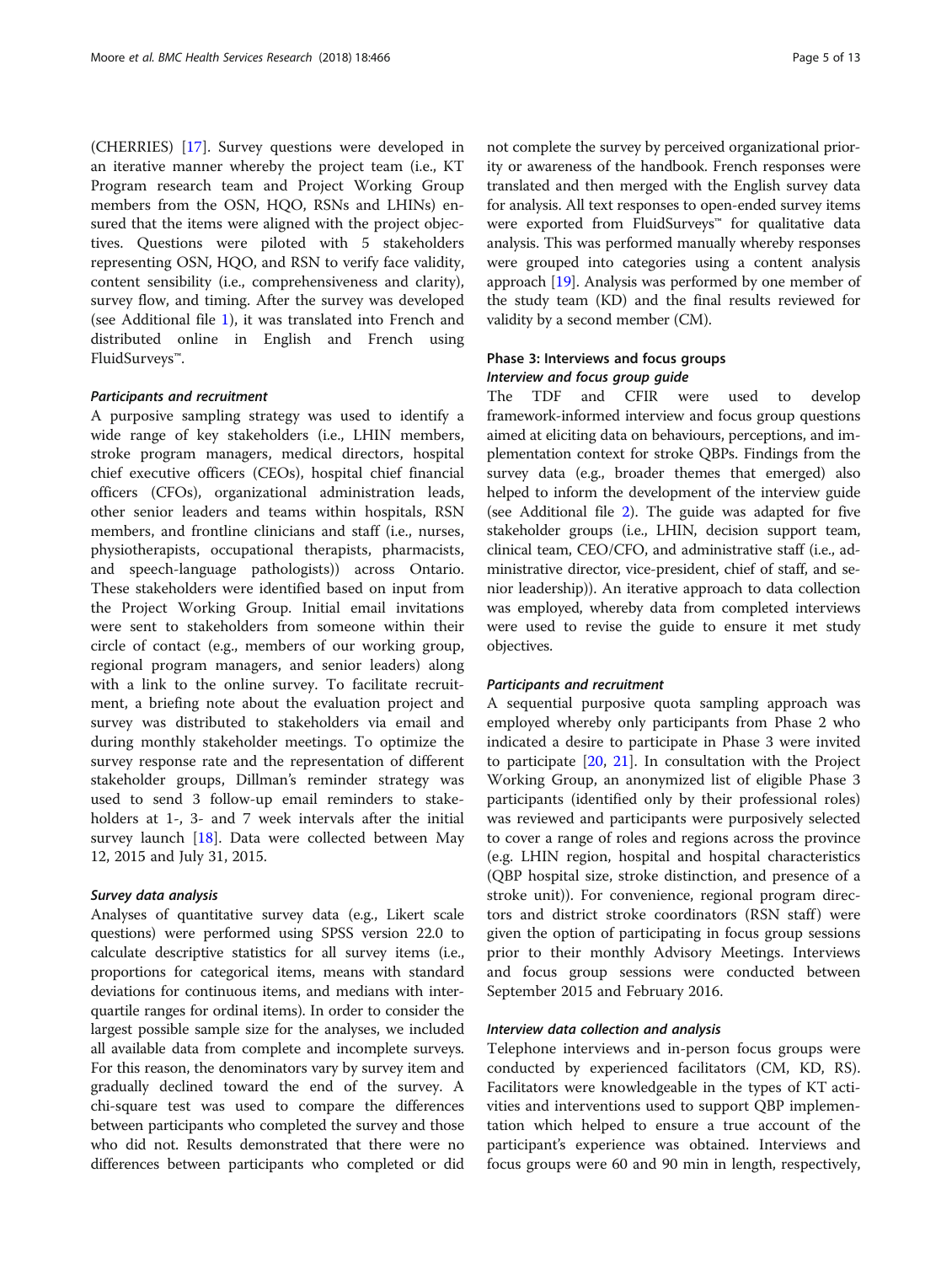and were audio recorded and transcribed verbatim. We used a framework approach to analyze the data while focusing on specific areas of interest. Key steps to framework analysis include: familiarization of the data, identification of a thematic framework, indexing, charting, and mapping and interpretation [[22\]](#page-11-0). Two qualitative analysts (CM, RS) independently reviewed the transcripts to develop an initial coding framework, which was piloted on a small number of transcripts. The framework was then further refined and modified and applied to the remaining transcripts using a modified audit, consensus coding approach [[23](#page-11-0)]. Initially transcripts were divided into groups and coded by two analysts in sequential rounds using NVivo 10 [[24\]](#page-11-0). At the end of each round, inter-rater reliability (IRR) between analysts was calculated using the Kappa coefficient and any discrepancies were discussed and resolved during consensus meetings. Once the number of discrepancies decreased (i.e., Kappa coefficients ≥0.6) the remaining transcripts were coded in further rounds by one analyst, and coding verified on one randomly selected transcript per round by the secondary analyst. IRR was calculated for the audit transcript and if any discrepancies arose, the analysts discussed and resolved themes until the Kappa coefficient was ≥0.6. Reporting of the data was guided by the consolidated criteria for reporting qualitative research (COREQ) [\[25](#page-11-0)].

#### Triangulation

The document review and surveys provide complementary information about the types of KT interventions used at a regional and organizational level. The document review data presented work plans specifically for each *region*, but did not provide data at an organizational level. The surveys were completed by members of the RSN, LHIN, clinical team, hospital leadership, decision support, and clinical team. Therefore, the surveys primarily captured organizational-level data, but the information were aggregated by stroke region to compare the OSN work plans to see whether the organizational activities reflected regional work plans. Interviews and focus groups provided individuals' views on the planning for and implementation of stroke QBPs and were used to explore implementation at the organization level more deeply. A multi-source (i.e., document review, surveys, interviews, and focus groups) mixed-method triangulation technique was applied to analyze the data. We used concurrent data triangulation to seek convergence, inconsistency, or contradiction between two data sources, surveys and OSN work plans [[26](#page-11-0)–[28\]](#page-12-0). All data collected were combined and analyzed using a meta-matrix [\[29\]](#page-12-0). The use of a meta-matrix facilitated a strong visual anchor for pattern recognition and for confirming, elaborating, and identifying contradicting/discrepant views between data types within a single case and across all cases.

### Ethics and consent

Ethical approval was obtained from St. Michael's Hospital Research Ethics Board (REB #15-.

062). Informed consent was obtained from all participants prior to the survey and interviews/focus groups.

### Results

### Phase 1: Document review

Eight work plans were received (i.e., seven work plans from seven RSNs and one combined work plan from three RSNs), representing 10 of the 11 regional networks. Through data abstraction, we identified a total of 446 deliverables. Each deliverable was mapped to one of the 12 KT activities (see Table [2\)](#page-6-0). The number of deliverables in each work plan varied by region from 12 to 175, with a mean of 55.8 (standard deviation [SD] = 58.6). The most common deliverables were categorized as 'other – dissemination' (24.2%;  $n = 108$ ), 'select, tailor, implement interventions – *implementation'* (22.6%;  $n = 101$ ), 'select, tailor, implement interventions – *implementation planning*' (15.0%;  $n = 67$ ), or 'knowledge tools' (10.5%;  $n = 47$ ). Few deliverables were identified for each of the following KT activities: 'assessing barriers/facilitators to knowledge use' (0%;  $n = 0$ ), 'adapting knowledge to local context'  $(0.1\%; n = 4)$ , 'sustain knowledge use' (2.7%;  $n = 12$ ), or 'evaluate outcomes' (3.1%;  $n = 14$ ).

We categorized each deliverable from the 'select, tailor, implement interventions – implementation' activity using the EPOC taxonomy for KT interventions (see Table [3\)](#page-6-0).

Of the 101 deliverables, 30 could not be categorized because of insufficient information. For example, the deliverable "assist with the implementation of in-hospital code stroke processes at hospitals in the region" was too broad to categorize. The remaining 71 deliverables were categorized into 11 EPOC KT interventions: educational meetings ( $n = 25$ ), continuity of care ( $n = 12$ ), changes in setting/site of delivery ( $n = 9$ ), staff educational materials ( $n = 7$ ), champion/opinion leader ( $n = 5$ ), patient education ( $n = 5$ ), skill mix changes ( $n = 4$ ), accreditation ( $n = 3$ ), multidisciplinary teams ( $n = 3$ ), audit and feedback ( $n = 2$ ), and revision of professional roles ( $n = 1$ ). Five deliverables were categorized as multiple KT interventions, for example: "continue to facilitate and support the implementation of standardized resources at a regional level to enable stroke flow throughout the continuum of care" was considered both an 'educational materials' and a 'continuity of care' strategy. Spreading general information about QBPs was typically categorized as 'other – dissemination' KT activities, and therefore were not mapped to the EPOC KT interventions, unless the description referenced stroke QBP implementation specifically; for example, "support the District Stroke Centres and Regional Stroke Centres in implementing the screening tools, including monitoring and addressing implementation challenges as they arise".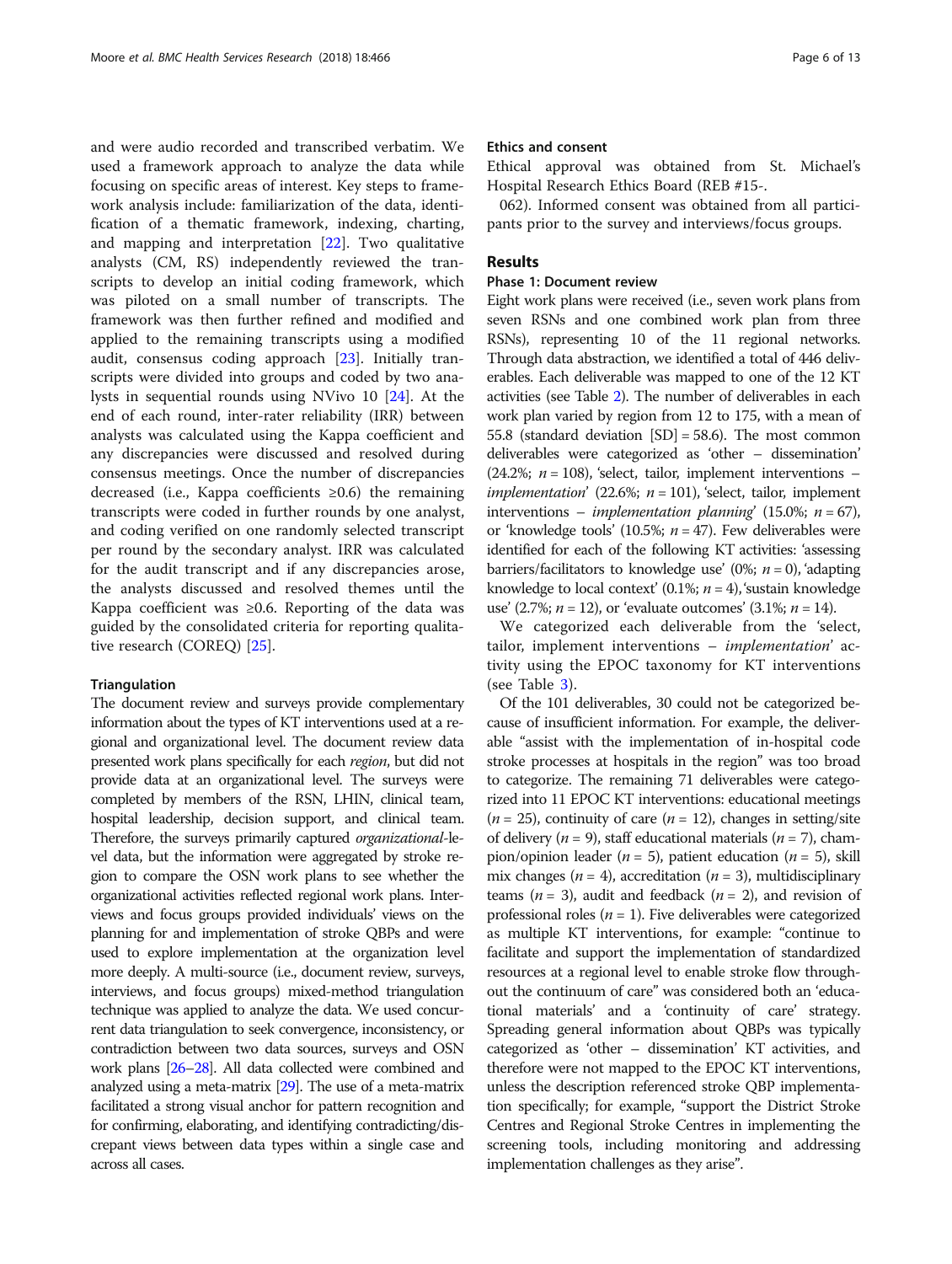#### <span id="page-6-0"></span>Table 2 KT activities by region from work plans

| KT activities                                                     | OSN region    |              |              |              |                |              |              |          | # KT activities | % of total (%) |  |
|-------------------------------------------------------------------|---------------|--------------|--------------|--------------|----------------|--------------|--------------|----------|-----------------|----------------|--|
|                                                                   | A             | B            |              | $\bigcap$    | E              | F            | G            | H        |                 |                |  |
| Knowledge tools                                                   | 3             |              |              |              | $\overline{2}$ | 21           | 17           |          | 47              | 10.5%          |  |
| Identify problem/identify, review, select knowledge               | $\Omega$      | $\Omega$     |              | $\mathbf{0}$ |                | 14           | 3            |          | 20              | 4.5%           |  |
| Adapt knowledge to local context                                  |               | $\mathbf{0}$ | $\mathbf{0}$ | $\mathbf{0}$ |                |              |              | $\Omega$ | $\overline{4}$  | 0.9%           |  |
| Assess barriers/facilitators to knowledge use                     | $\mathbf{0}$  | $\mathbf{0}$ | $\mathbf{0}$ | $\mathbf{0}$ | $\mathbf{0}$   | $\mathbf{0}$ | $\mathbf{0}$ | $\circ$  | $\overline{0}$  | 0.0%           |  |
| Select, tailor, implement interventions - implementation planning |               | 3            |              | 3            | 10             | 12           | 29           | 3        | 67              | 15.0%          |  |
| Select, tailor, implement interventions - implementation          |               | 2            | 6            | 5            | 5              | 28           | 30           | 17       | 101             | 22.6%          |  |
| Monitor knowledge use                                             |               |              | 5            |              | 5              | 6            | 16           | 4        | 38              | 8.5%           |  |
| Evaluate outcomes                                                 | 3             | $\mathbf{0}$ | $\Omega$     | $\Omega$     |                | 3            | 7            | $\Omega$ | 14              | 3.1%           |  |
| Sustain knowledge use                                             | $\mathcal{P}$ | 3            | $\mathbf{0}$ | $\mathbf{0}$ | $\mathbf{0}$   | $\mathbf{0}$ | 7            | $\Omega$ | 12              | 2.7%           |  |
| Other - dissemination                                             | 16            | 3            | $\Omega$     |              | 2              | 23           | 55           | 8        | 108             | 24.2%          |  |
| Other – stakeholder engagement                                    | 4             | 2            | $\mathbf{0}$ |              | 4              | 7            | 10           |          | 35              | 7.8%           |  |
| TOTAL # deliverables per region                                   | 43            | 15           | 14           | 12           | 31             | 115          | 175          | 41       | 446             | 100.0%         |  |

e.g., To preserve anonymity, each region has been assigned a letter

### Phase 2 and 3: Surveys, interviews, and focus groups Participant demographics

Four hundred and eighty-nine staff members responded to the survey and were included in the analysis. Due to the sampling method, we were not able to collect an accurate response rate. We had representation from every LHIN, but not from every hospital within each LHIN. Among the respondents, 66 (13.5%) were from the senior leadership team, 22 (4.5%) were CEOs/CFOs, 38 (7.8%) were from the decision support team, 291 (59.5%) were from the clinical team, 49 (10.0%) were from the RSNs, and 23 (4.7%) were from LHINs. For this analysis

#### Table 3 KT interventions

| KT interventions                                                   | Phase 1: OSN work plan<br>deliverables $(n = 101)^+$ | Survey data from frontline clinician<br>and senior leadership ( $n = 357$ )* | Survey data from CEO/CFO,<br>DS, RSN $(n = 109)^*$ |
|--------------------------------------------------------------------|------------------------------------------------------|------------------------------------------------------------------------------|----------------------------------------------------|
| Organizational KT interventions                                    |                                                      |                                                                              |                                                    |
| Accreditation                                                      | 3                                                    | 42                                                                           | 24                                                 |
| Changes to affiliation status of<br>hospitals and other facilities | 0                                                    | <b>NRO</b>                                                                   | 15                                                 |
| Changes in physical structure,<br>facilities, and equipment        | 0                                                    | <b>NRO</b>                                                                   | 17                                                 |
| Changes in quality monitoring<br>system                            | $\mathbf{0}$                                         | <b>NRO</b>                                                                   | 40                                                 |
| Changes in setting/site of delivery                                | 9                                                    | <b>NRO</b>                                                                   | 37                                                 |
| Skill mix changes                                                  | 4                                                    | 62                                                                           | 31                                                 |
| Professional KT interventions                                      |                                                      |                                                                              |                                                    |
| Audit and feedback                                                 | $\overline{2}$                                       | 118                                                                          | <b>NRO</b>                                         |
| Champion/opinion leader                                            | 5                                                    | 148                                                                          | <b>NRO</b>                                         |
| Continuity of stroke care                                          | 12                                                   | 88                                                                           | <b>NRO</b>                                         |
| Educational meetings                                               | 25                                                   | 154                                                                          | <b>NRO</b>                                         |
| Local consensus processes                                          | $\mathbf{0}$                                         | 109                                                                          | <b>NRO</b>                                         |
| Multidisciplinary teams                                            | 3                                                    | 113                                                                          | <b>NRO</b>                                         |
| Patient educational materials                                      | 5                                                    | 136                                                                          | <b>NRO</b>                                         |
| Reminders                                                          | $\mathbf{0}$                                         | 61                                                                           | <b>NRO</b>                                         |
| Revision of professional roles                                     |                                                      | 87                                                                           | <b>NRO</b>                                         |
| Staff educational materials                                        | 7                                                    | 145                                                                          | <b>NRO</b>                                         |

NRO = not a response option; <sup>+</sup>Does not equal number of deliverables because five deliverables were mapped to two KT interventions; \*Response options were not mutually exclusive, respondents could select multiple KT interventions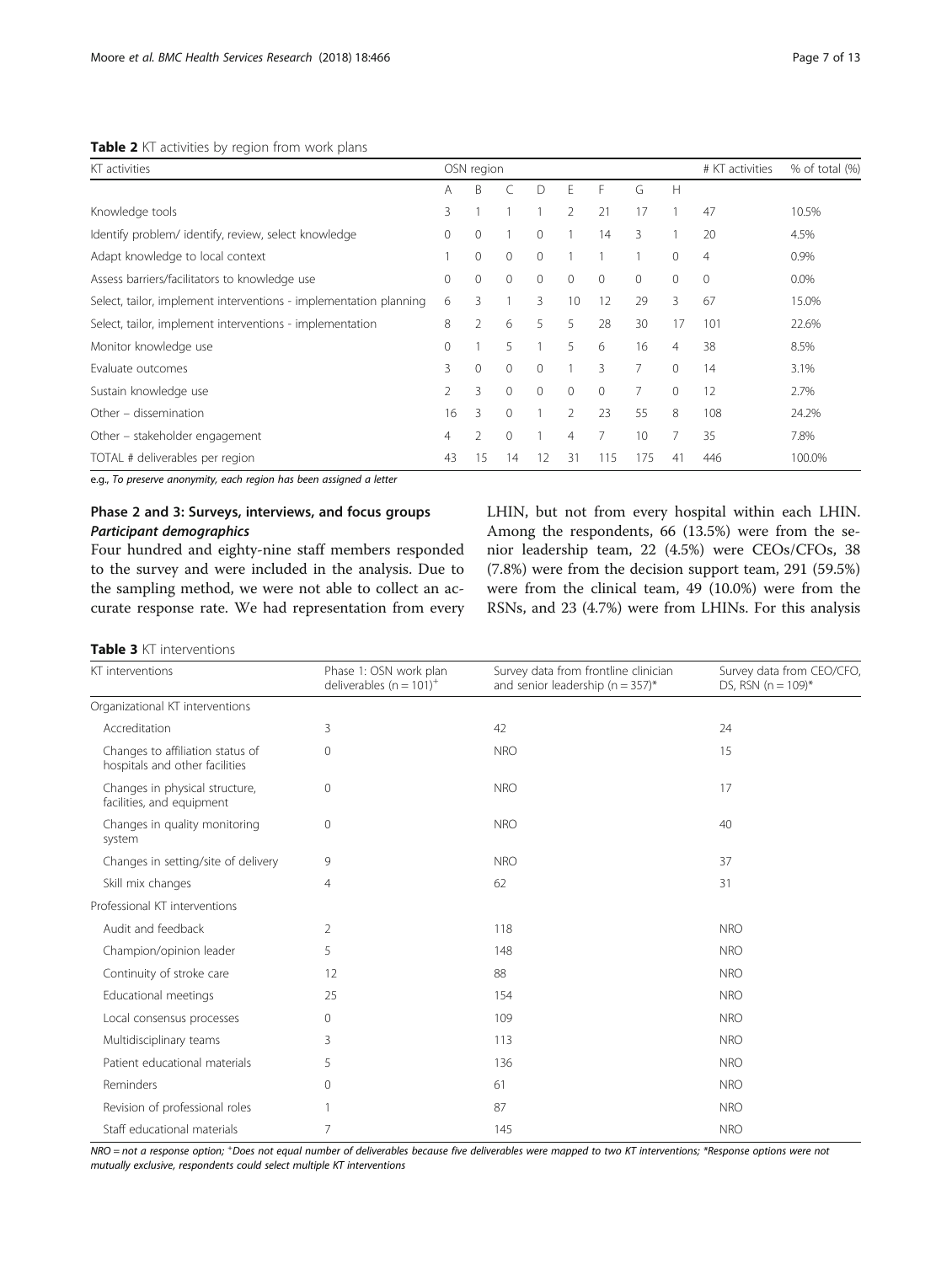focused at a regional/hospital level, responses at the LHIN level were removed  $(n = 23)$ . As participants received different questions based on their role, the number of responses by question varied. There were a total of 44 interview/focus group participants; six LHIN representatives, one CFO, nine senior leadership members, two decision support members, 17 clinical team members, and nine RSN members.

### KT interventions

Based on their roles, respondents were asked about the types of KT interventions they were aware of in their organization (see Table [3](#page-6-0)). The most common KT interventions reported by frontline staff and senior leadership team  $(n = 357)$  included: educational meetings (43.1%;  $n = 154$ ), presence of a leader to champion improvements (41.5%;  $n = 148$ ), and distribution of staff educational materials (40.6%;  $n = 145$ ). Similar findings emerged from the interviews, for example a member from the senior leadership team cited:

"An interesting fact came up with some solutions of having some champions on the floor available to continue meeting this QBP target for our patients, and we've actually improved getting to that on the quality, on the day needed, within the first twenty-four hours about seventy per cent of the time, which was a lot different than hitting and missing it about thirty per cent of the time." – Senior leadership 015.

At an organizational level, respondents  $(n = 109)$  reported making changes to the setting/site of service delivery (e.g., moving a service from one location to another) (33.9%;  $n = 37$ ); changes to the organization's quality monitoring system (e.g., how decision support data is used for quality improvement) (36.7%;  $n = 40$ ); changes to staff organization (e.g., relocation/restructuring of staff within organization) (28.4%;  $n = 31$ ); changes in the physical structure, facilities, and equipment (15.6%;  $n = 17$ ); Accreditation Canada's Stroke Distinction program (22.0%; n = 24); and changes to affiliation status of hospitals and other facilities (13.8%;  $n = 15$ ).

### Resources developed for stroke QBP implementation and dissemination

As part of stroke QBP implementation and to support the dissemination of information about stroke care in the province, hospitals were provided access to three reports, the Ontario Stroke Report Card, the Ontario Stroke Evaluation Report, and the QBP baseline report. Respondents were asked whether or not they had reviewed each of the reports. Less than half of respondents for this question ( $n = 467$ ) reported reviewing the 2012/2013 Ontario Stroke Report Card (43.5%;  $n = 203$ ) and the 2014 Ontario Stroke Evaluation Report (37.9%;  $n = 177$ ). Approximately 17.3% ( $n = 81$ ) had reviewed the QBP baseline report, and 21.4% ( $n = 100$ ) had

not reviewed any of the reports. During interviews, participants provided further details regarding the report, such as:

"We created a scorecard, which is kind of like a report card, and we report every month, and we actually send that to the team. So, the team is able to monitor their own performance, and… that's something we recently implemented a few months ago, and it's still very fresh, and very new, but we're trying to use that as a way to kind of measure, you know, what we're doing on a monthly basis, and it helps us guide where our priority work is."  $-$ Senior leadership 039.

Additionally, hospitals had access to several other resources to support stroke QBP implementation, for example clinical pathways and checklists. The majority of respondents for this question ( $n = 444$ ) reported using at least one resource (63.1%;  $n = 280$ ), specifically: order sets (56.1%;  $n = 249$ ), clinical pathways (52.9%;  $n = 235$ ), protocols (38.1%;  $n = 169$ ), process improvement approaches (32.2%;  $n = 143$ ), medical directives (16.7%; *n*  $=$  74), QBP checklists (15.8%;  $n = 70$ ), and management tools (15.8%;  $n = 70$ ). Moreover, participants spoke of the importance of these resources during interviews and focus group sessions.

"We viewed, at the LHIN level, various order sets, because of the different types of strokes: ischemia, hemorrhagic, and also the TIA, and the work that was being developed there was also brought in internally here in the organization, in order for us to modify our order sets to align with the stroke pathway. So, that's what we did in order to get the unit ready in implementing the QBP, as well as the organization." - Clinical Team 022.

#### Perceived level of success with stroke QBP implementation

Respondents perceived their organizations to be moderately successful (providing ratings from 4 to 6 on a scale from 1 to 7) in implementing the stroke QBPs by their responses to the survey question (median = 5; interquartile range = 4–6;  $n = 335$ , Likert 1 to 7) and feedback received during the interviews.

"I think we've been a hundred per cent successful on the parts that we've implemented. I think there's still, you know, a lot of work to do to maintain 1) some parts that we haven't, and 2) to maintain and sustainability of the stroke QBP, and keeping it to the forefront, but I envision after the end of this, if you do this for sustainability for the next five, or ten years it becomes inherent practice. We no longer call it a stroke QBP handbook. It's just best practice."- Senior leadership 015.

### Perceived determinants influencing stroke QBP implementation

Facilitators Respondents reported three CFIR constructs and sub-constructs at the organizational level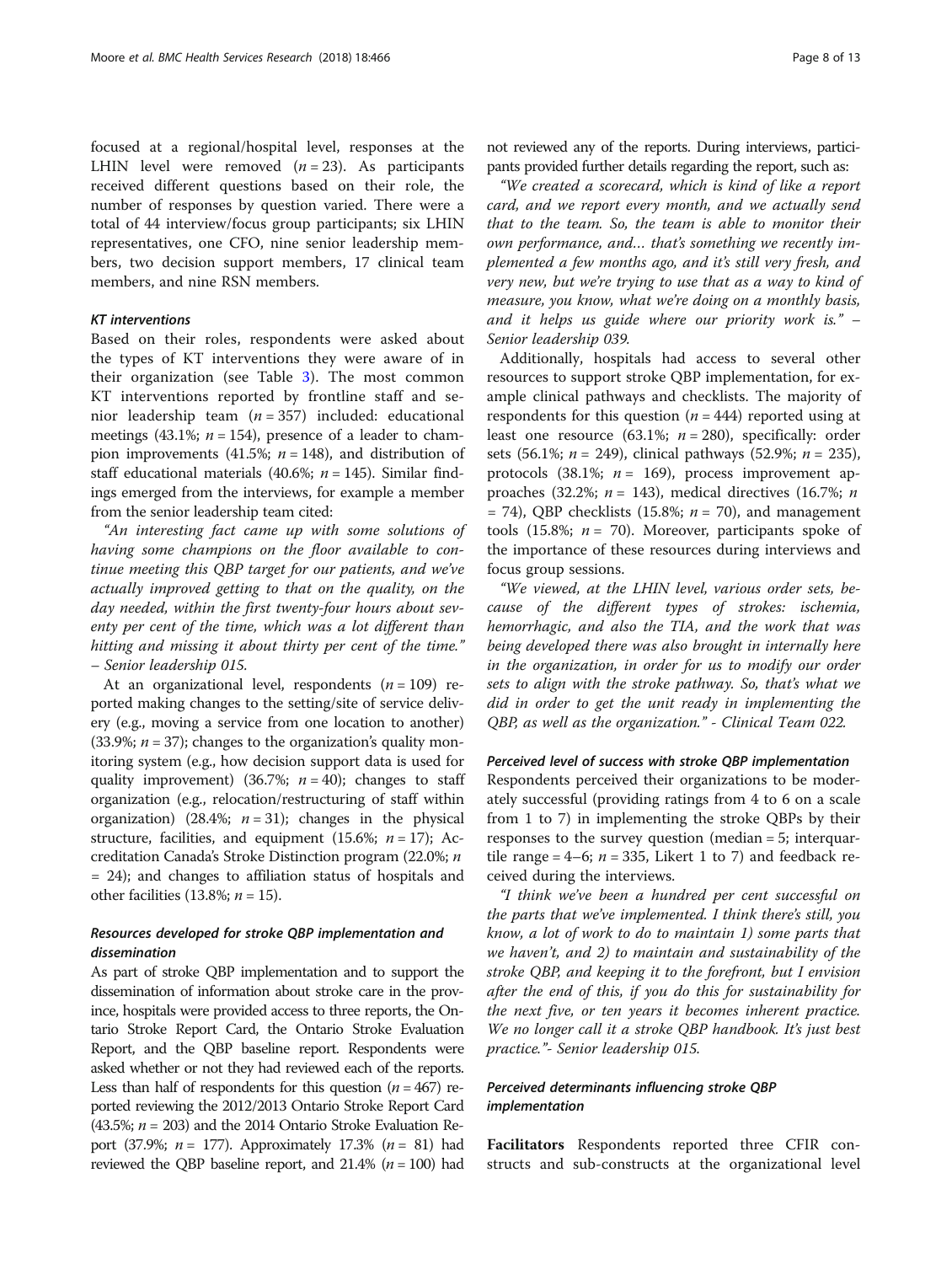that were perceived to have influenced the effectiveness of the implementation. Specifically, respondents expressed that key facilitators in advancing the uptake of stroke QBPs were: 'the implementation climate – relative priority', 'readiness for implementation – leadership engagement & available resources' and 'cosmopolitanism (i.e., networks with external organizations)'. For example, respondents reported that stroke QBPs were seen as a priority in their organization (median = 6; interquartile range =  $5-7$ ;  $n = 458$ , Likert 1 to 7). Respondents also indicated the importance of engaging leaders and managers early on in the implementation and that this early commitment was beneficial in shaping the implementation plan, and ensuring accountability within the organization. Furthermore, respondents said that it was valuable to have networks with well-established organizations such as the OSN and RSNs to leverage their existing structures and resources.

"We [the RSN] play a big support role…specifically, supporting business cases to drive forward quality-based procedures. For example, for integrated stroke units, and that's not only within our own organization, but supporting our partner community organizations, providing them with information, with statistics, with all of those types of things, and we also drive collaboration across the continuum." – RSN member 001.

Additionally, several respondents expressed that the LHIN's involvement was key in information-sharing and fostering collaborations between stakeholders and other institutions. Respondents identified CFIR constructs directed to the individual level such as the 'knowledge and beliefs about the intervention', 'self-efficacy', and the TDF construct 'skills' as facilitators to implementation. Respondents reported that they that were aware of the rationale for stroke QBPs (median = 6; interquartile range =  $6-7$ ;  $n = 252$ ), they recognized the benefits of stroke QBPs (median = 6; interquartile range =  $6-7$ ;  $n =$ 248), and that they had the skills to implement stroke QBPs (median = 6; interquartile range =  $5-6$ ;  $n = 249$ ).

Barriers Perceived barriers to implementation at an organizational level included the CFIR construct and sub-construct 'readiness for implementation - available resources' and the TDF domain 'environmental context and resources'. Specifically, most respondents (62.9%;  $n = 110$ ) reported a lack of funding to fully implement stroke QBPs and 56.0% ( $n = 98$ ) of respondents cited resource implications for supporting multiple QBPs as a barrier. Furthermore, respondents perceived that they had not been adequately trained on how to carry out the recommended stroke QBPs (median = 4; interquartile range = 3–5;  $n = 239$ ). The key barrier to implementation at an individual level was the CFIR construct 'knowledge and beliefs about the intervention'. Several interview respondents described their concerns about the funding formula associated with stroke QBPs, specifically, concerns over organizations that were not included as part of the HSFR model (i.e., where costs could not be extricated) and where funding was based on volumes, and not based on quality outcomes.

"I think for some hospitals they don't necessarily have the resources to implement QBPs – and we certainly don't either but I think that's becoming difficult as you're getting more and more of them [QBPs]. How do you find the resources to start to implement all this change simultaneously?" – Senior leadership 013.

### **Triangulation**

Triangulation of work plans and survey data indicated a mix of consistencies and inconsistencies in what was reported at the regional, organizational, and frontline level. At an organizational level, there were a similar number of frontline staff and leaders reporting the use of accreditation and skill mix changes at their hospitals. However, most regional work plans did not report on the use of accreditation and skill mix changes. A large proportion of the leaders reported in the survey that they made changes to their organization's setting/site of delivery while this was underreported in the work plans. Major discrepancies occurred between frontline staff and RSN work plans where frontline staff reported frequent use of audit and feedback, champions, local consensus processes, and multidisciplinary teams, while these were infrequently mentioned in work plans.

There were some consistencies across work plans and survey responses from frontline staff; specifically, both frequently mentioned the use of KT interventions such as continuity of care and educational meetings. Additionally, both work plans and frontline staff rarely reported the use of reminders as KT interventions. The difference between reported use of patient and staff education materials between work plans and surveys is likely because most educational materials in the work plans were coded as "dissemination" activities in the KTA, so not mapped to the EPOC taxonomy.

At a regional level, items identified in the work plan were compared to survey responses from front line staff across the eight RSN regions (see Table [4\)](#page-9-0). If a KT intervention was mentioned once in a region's work plan, it was checked as 'included' in that region. If at least 50% of frontline staff in that region indicated "yes" for a KT intervention, it was selected as 'implemented' in that region. There were a total of 12 types of KT interventions to compare across eight regions. The number of KT interventions that were identified in work plans varied from one to nine interventions depending on the region, indicating variation between regions. Of the KT interventions that were identified as being 'implemented'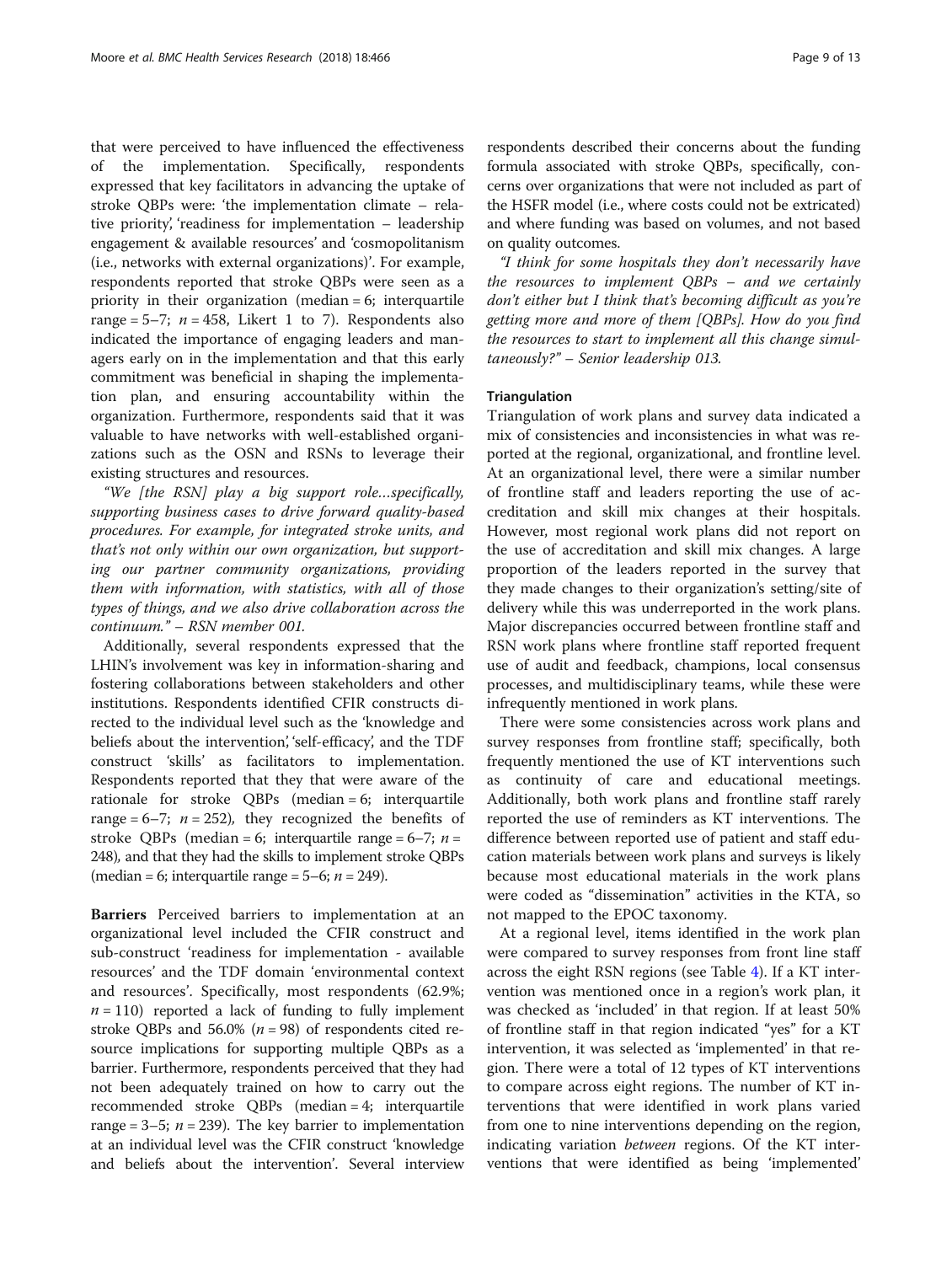<span id="page-9-0"></span>

|                                      | A | B |   | C |   | D |   | E |   | F |   | G | H |   | Total |
|--------------------------------------|---|---|---|---|---|---|---|---|---|---|---|---|---|---|-------|
| Source                               | W | W | S | W | S | W | ς | W | S | W | S | W | W | S |       |
| Accreditation                        |   |   |   |   |   |   |   |   |   |   |   |   |   |   |       |
| Audit and feedback                   |   |   |   |   |   |   |   |   |   |   |   |   |   |   |       |
| Champion/opinion leader              |   |   |   |   |   |   |   |   |   |   |   |   |   |   |       |
| Changes in quality monitoring system |   |   |   |   |   |   |   |   |   |   |   |   |   |   |       |
| Changes in setting/site of delivery  |   |   |   |   |   |   |   |   |   |   |   |   |   |   |       |
| Continuity of care                   |   |   |   |   |   |   |   |   |   |   |   |   |   |   | 6     |
| Educational materials                |   |   |   |   |   |   |   |   |   |   |   |   |   |   |       |
| Educational meetings                 |   |   |   |   |   |   |   |   |   |   |   |   |   |   | 8     |
| Multidisciplinary teams              |   |   |   |   |   |   |   |   |   |   |   |   |   |   |       |
| Patient education                    |   |   |   |   |   |   |   |   |   |   |   |   |   |   |       |
| Revision of professional roles       |   |   |   |   |   |   |   |   |   |   |   |   |   |   |       |
| Skill mix changes                    |   |   |   |   |   |   |   |   |   |   |   |   |   |   |       |

e.g., To preserve anonymity, each region has been assigned a letter; √ indicates that the regional workplan (W) included the KT intervention or if the majority (> 50%) of survey respondents from that region (S) indicated they used the KT intervention

from surveys, there were five out of a possible 37 instances that they overlapped with KT interventions from three regions' work plans. The irregular overlaps indicate variability between frontline clinicians within regions. In instances when KT interventions did align, they included KT interventions such as 'changes in setting/site of delivery, 'educational materials' and 'educational meetings'.

### Discussion

Overall, stroke QBP implementation in Ontario was perceived to be moderately successful (ratings of 4–6 on a scale from 1 to 7). A variety of KT interventions were used at the individual level with frontline clinicians to align their practice with QBP recommendations, at the organizational level with senior leaders and QBP implementers, and at a regional level through the LHINs, OSN, and RSNs. Through this evaluation, a common theme has been the large variability between health care organizations and RSNs. For example, some organizations focused almost exclusively on organizational-level changes, others on individual-level changes, and others on both. Noted barriers to implementation included lack of organizational readiness, and contextual issues such as lack of funding and training, limited knowledge of QBPs, and not believing in their value. Key facilitators were the relative priority of stroke QBPs, leadership engagement, and connections with other organizations and the OSN/RSNs.

Our findings are similar to other published studies on the implementation of stroke best practice guidelines and evidence-based care [[9](#page-11-0), [30\]](#page-12-0) in related settings. These studies described practice changes implemented at either the organizational or individual level. While findings from these studies showed improvements in patient outcomes,

the studies reported that implementing major practice changes in health care organizations is complex and changes need to occur at all levels across the system [\[31](#page-12-0)].

At a regional level, RSNs conducted a range of activities to support QBP implementation, providing hospitals with resources, leadership, and guidance throughout implementation. When KT activities were mapped onto the KTA, we were able to identify 'what was implemented'. The most common activities reported in work plans were 'using dissemination strategies', 'KT interventions', and 'creating tools' (e.g., sharing educational tools with clinicians across hospitals) indicating where efforts were focused. As such, most regions did not emphasize implementation but rather focused on dissemination. We were unable to categorize approximately 30% of the KT interventions due to insufficient detail. This finding underscores the importance of specifying KT interventions both from an operationalization perspective and from a research perspective to enable measurement and replicability. KT interventions targeted to clinicians were the primary approach used to implement stroke QBPs. There was a general underreporting of KT interventions in work plans, indicating that work plans may have been further tailored by each organization and clinical leader. However, it may also indicate a lack of clarity or fit of the original work plans to the QBP implementation process, which perhaps could have been prevented by providing organizations with additional operationalized details on how to implement QBPs.

When comparing regional work plans to survey responses within a region, there were large discrepancies between the regions and between the RSN team and frontline clinicians. Not surprisingly, no work plans were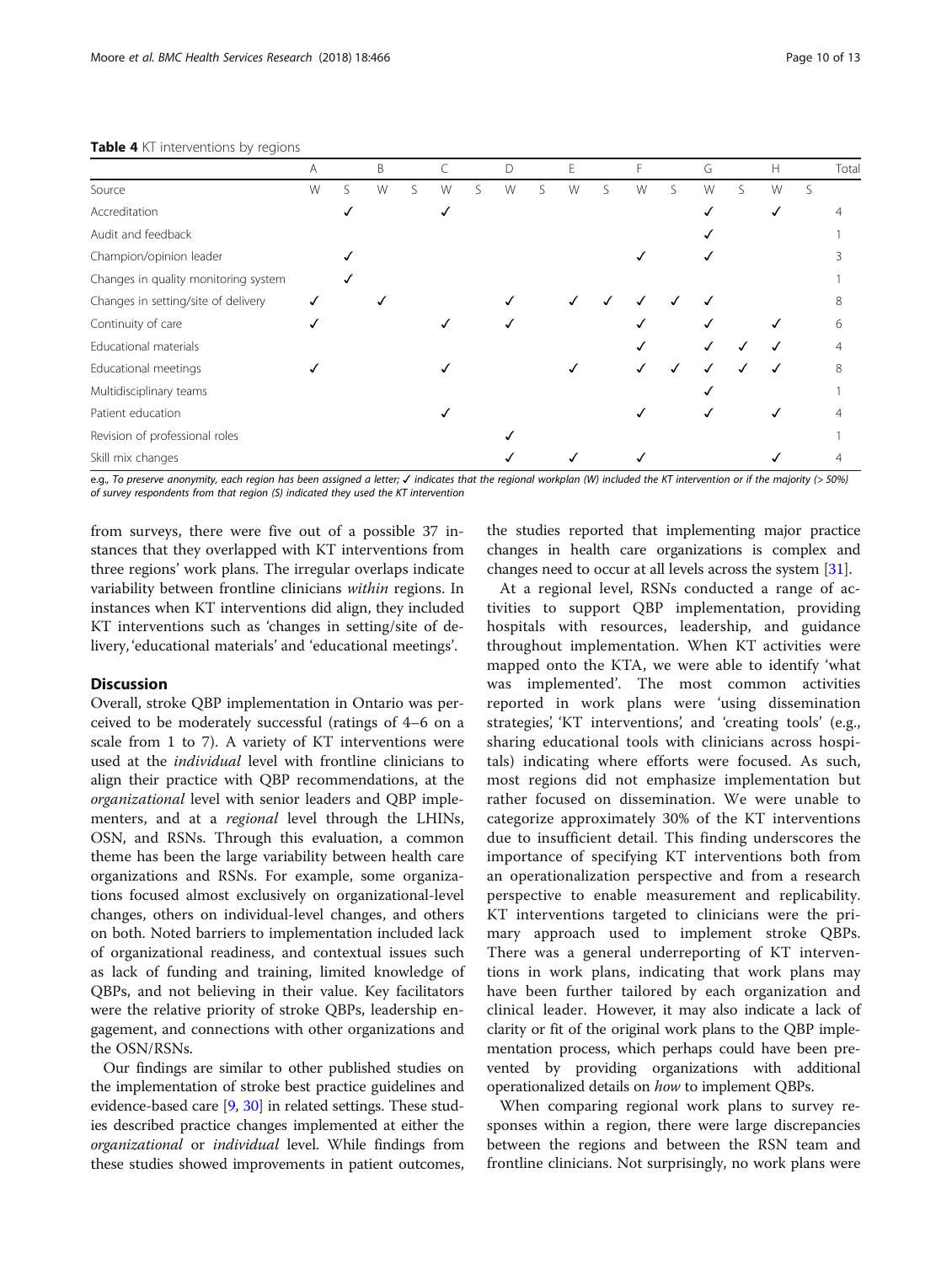<span id="page-10-0"></span>the same for any region, and the number of different types of KT interventions reported varied from one to nine, which could have impacted on how effectively and efficiently implementation was achieved. Additionally, of the 37 KT interventions identified in work plans, five were reported by both RSNs and clinicians. Though variations could mean that a flexible and tailored approach was considered in implementing stroke QBPs, it is not clear what impact the tailoring had on implementation and outcomes.

A key stage in the KTA cycle that was underrepresented in regional work plans is assessing barriers and facilitators to change. Behaviour change is a complex process, further complicated when multiple people, organizations, and systems need to change. In order to effectively support behaviour change, it is imperative to understand why people are/are not changing. Conducting a barriers and facilitators assessment is one way to accomplish this task, which can serve as the basis for selecting KT interventions that support behaviour change [\[31](#page-12-0)]. Alternatively, barriers and facilitators can be identified from existing studies  $[8-10]$  $[8-10]$  $[8-10]$  $[8-10]$  and prioritized for the local context; this process saves time and would allow the regions to focus on linking barriers and facilitators to behaviour change theory to understand the mechanism of change that is likely to result in practice change. Once the barriers and facilitators are linked to behaviour change theory, appropriate dissemination and KT interventions can be selected that are based on high-quality evidence and address the underlying mechanisms of change [[31\]](#page-12-0). For instance, several barriers and facilitators to stroke QBP implementation were identified in both the survey and interviews/focus group sessions. Key barriers were lack of resources (e.g., funding and training) to properly implement stroke QBPs, simultaneous implementation of multiple QBPs, and knowledge and beliefs about the intervention. Key facilitators were the presence of supportive networks, the perception that stroke QBP implementation was a priority among staff, the availability of certain resources, and leadership engagement. Leadership engagement may have been enhanced by linking QBP implementation to funding. Funding and leadership engagement are key facilitators to implementation [\[32](#page-12-0), [33](#page-12-0)].

A second gap from the KTA framework noted in the work plans was evidence of planning for sustainability. Sustainability is the continued delivery of KT interventions and the maintenance of stroke best practices and outcomes [\[34](#page-12-0)]. Since planning for sustainability is related to actual sustainability [[35](#page-12-0)], there is an opportunity to explicitly plan for the sustainability of the KT strategies and the QBP changes. Unfortunately there is very little guidance available on how to sustain the delivery of KT interventions, behavior change, and outcomes [\[36](#page-12-0)].

There are a number of measures and tools available and emerging research to show that the use of these that could support local sustainability efforts [[37](#page-12-0)–[39](#page-12-0)].

To support others implementing stroke guidelines, four recommendations were provided to increase the effectiveness of QBP implementation strategies: 1) assess barriers and facilitators to clinician, organization, and system changes; 2) use theory and evidence to drive implementation and dissemination strategy selection; 3) maximize on economies of scale in tool development, develop centralized tools that can be adapted regionally and share regionally developed tools and allow for adaptation; and 4) plan for sustainability (see Additional file 3 for the rationale and considerations for each recommendation).

This study has several limitations. First, we were unable to determine survey response rate due to the sampling strategy. However, participants who responded represent the different LHINs and stakeholder groups. Second, we do not have data on outcomes from the QBP implementation. Outcome data analysis is underway; in the future these results will be used in conjunction with those outcomes. Third, the interviews and survey responses may not be generalizable to all health care providers and leaders in Ontario. However, this was a relatively large sample size for both the survey and interviews/focus groups and the participant demographics are representative of the target population.

### Conclusion

Frontline clinicians, senior leaders, and RSNs are all working to implement QBPs across the province of Ontario. We identified the types of activities and KT interventions used to support stroke QBP implementation and the key determinants that influenced their uptake. While there is some consistency across levels, there is also a large amount of variability. Additionally, there are gaps in some of the key steps or stages, such as assessing barriers and facilitators and planning for sustainability. These present opportunities to streamline future implementation efforts.

### Additional files

[Additional file 1:](https://doi.org/10.1186/s12913-018-3220-9) Phase 2 Master list of survey questions (PDF 265 kb) [Additional file 2:](https://doi.org/10.1186/s12913-018-3220-9) Phase 3 Interview Guide (PDF 465 kb) [Additional file 3:](https://doi.org/10.1186/s12913-018-3220-9) Recommendations for QBP Implementation Strategies (DOCX 30 kb)

#### Abbreviations

CADTH: Canadian Agency for drugs and Technologies in Health; CEOs: Chief Executive Officer; CFOs: Chief Financial Officer; EPOC: Effective Practice and Organization of Care; HQO: Health Quality Ontario; HSFR: Health Systems Funding Reform; KT: Knowledge Translation; KTA: Knowledge to action model; LHIN: Local Health Integration Networks; OSN: Ontario Stroke Network; QBPs: Quality Based Procedures; RSNs: Regional Stroke Networks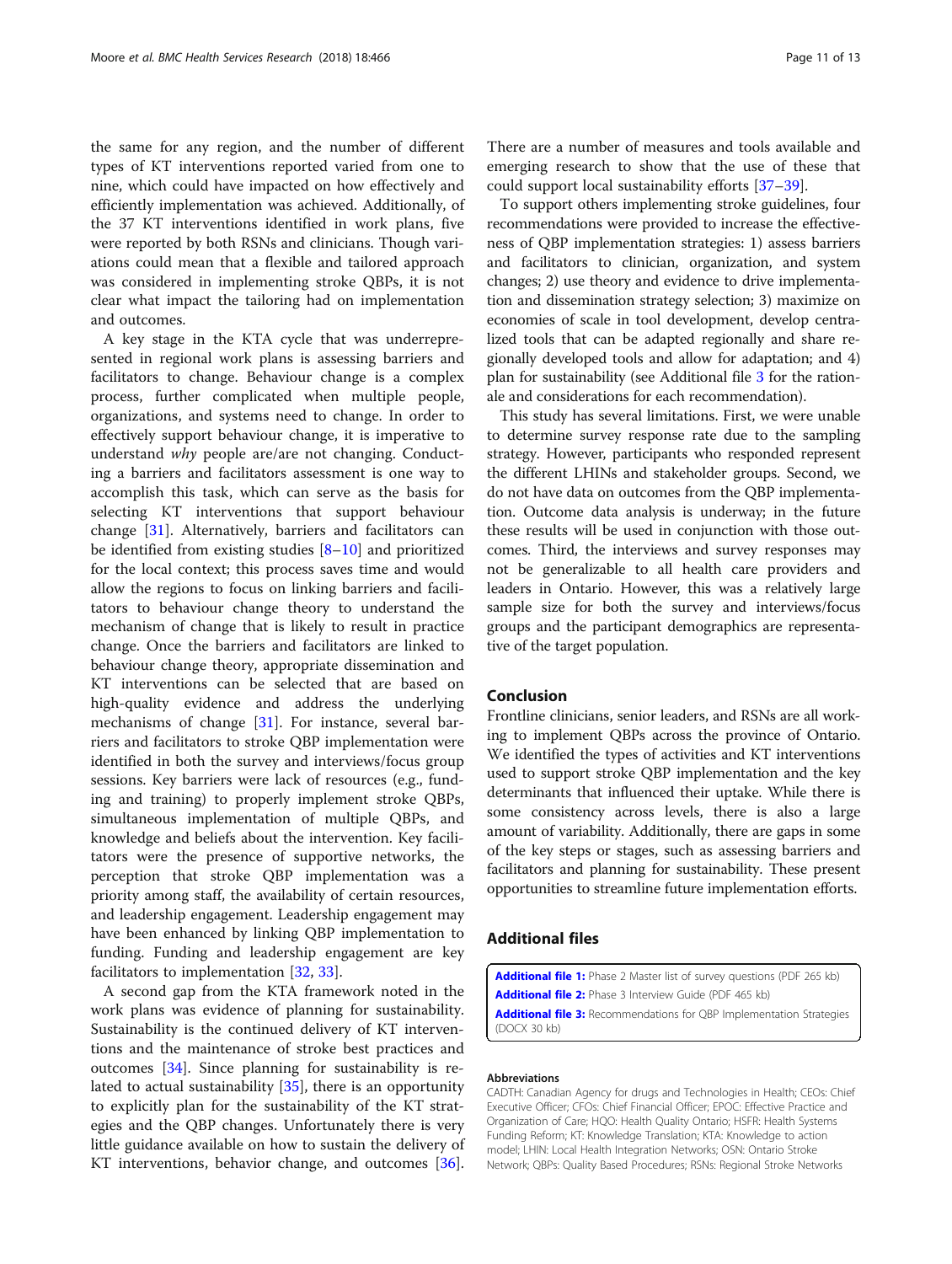#### <span id="page-11-0"></span>Acknowledgements

We would like to thank members of our project advisory group: Daniel Brouillard, Brian David Clark, Thomas Custers, Linda Dykes, Paula Gilmore, Sholom Glouberman, Ruth Hall, Deborah Hammons, Erik Hellsten, Cally Martin, Linda Nutbrown, Chris O'Callaghan, Susan Pilatzke; members of our research team: Julie Bain, Nadia Bashir; and patient representative: Alies Maybee for their contributions and support of our study.

#### Funding

The project was funded by the Ontario SPOR SUPPORT Unit and the Ontario Ministry of Health and Long-Term Care. SES is funded by a Tier 1 Canada Research Chair in Knowledge Translation. MK is funded by a Canadian Institutes of Health Research New Investigator Award. SM is/has been supported by a Heart and Stroke Foundation of Canada Focus on Stroke Fellowship, Toronto Rehabilitation Institute-University Health Network, Canadian Institutes of Health Research Fellowship, and a European Stroke Research Foundation Investigator Award.

#### Availability of data and materials

Due to confidentiality and challenges around de-identifying the data, the qualitative data cannot be shared.

#### Authors' contributions

JEM, MK, SES conceived the study. CM, KD, LK, SM, MB, MM provided input into the study design. CM, KD, CH, JP, RS completed the data collection and analysis. JM, CM drafted the manuscript. KD, CH, JP, RS, MK, LK, SM, MB, MM, SES provided input and revised the manuscript. All authors reviewed and approved the final manuscript. This manuscript represents the views of the named authors only, and not of their organizations or institutions.

#### Ethics approval and consent to participate

Ethical approval was obtained from St. Michael's Hospital Research Ethics Board (REB#15–062). Informed consent was obtained from all participants. Survey participants provided consent by the voluntary completion and submission of the survey. Interview/focus group participants provided consent verbally which was documented by the facilitator.

#### Competing interests

The authors declare no competing interests.

#### Publisher's Note

Springer Nature remains neutral with regard to jurisdictional claims in published maps and institutional affiliations.

#### Author details

<sup>1</sup>Li Ka Shing Knowledge Institute, St. Michael's Hospital, 30 Bond Street, Toronto, ON M5B 1W8, Canada. <sup>2</sup>North York General Hospital, 4001 Leslie St, Toronto, ON M2K 1E1, Canada. <sup>3</sup>Cardiac Care Network of Ontario, 4100 Yonge Street, Toronto, ON M2P 2B5, Canada. <sup>4</sup>Toronto Rehabilitation Institute, University Health Network, 550 University Avenue, Toronto, ON M5G 2A2, Canada. <sup>5</sup>Cardiac Care Network, Department of Epidemiology and Biostatistics, Western University, 1151 Richmond St, Ontario, London N6A 5C1, Canada. <sup>6</sup>Department of Medicine, Faculty of Medicine, University of Toronto, 1 King's College Circle, Medical Sciences Building, Toronto, ON M5S 1A8, Canada. <sup>7</sup>The Center for Implementation, 20 Northampton Dr, Toronto, ON M9B 4S6, Canada.

#### Received: 4 July 2017 Accepted: 22 May 2018 Published online: 18 June 2018

#### References

- 1. Ontario's Action Plan For Health Care 2012. [http://health.gov.on.ca/en/ms/](http://health.gov.on.ca/en/ms/ecfa/healthy_change/docs/rep_healthychange.pdf) [ecfa/healthy\\_change/docs/rep\\_healthychange.pdf](http://health.gov.on.ca/en/ms/ecfa/healthy_change/docs/rep_healthychange.pdf). Accessed 18 Dec 2014.
- 2. Health Quality Ontario Evidence to Improve Care. [http://www.hqontario.ca/](http://www.hqontario.ca/Evidence-to-Improve-Care/Evidence-and-Health-Quality-Ontario) [Evidence-to-Improve-Care/Evidence-and-Health-Quality-Ontario](http://www.hqontario.ca/Evidence-to-Improve-Care/Evidence-and-Health-Quality-Ontario). Accessed 18 Dec 2014.
- The ADAPTE Collaboration (2009). The ADAPTE Process: Resource Toolkit for Guideline Adaptation Version 2.0. [https://www.g-i-n.net/document](https://www.g-i-n.net/document-store/working-groups-documents/adaptation/adapte-resource-toolkit-guideline-adaptation-2-0.pdf/view?searchterm=ADAPTE)[store/working-groups-documents/adaptation/adapte-resource-toolkit](https://www.g-i-n.net/document-store/working-groups-documents/adaptation/adapte-resource-toolkit-guideline-adaptation-2-0.pdf/view?searchterm=ADAPTE)[guideline-adaptation-2-0.pdf/view?searchterm=ADAPTE](https://www.g-i-n.net/document-store/working-groups-documents/adaptation/adapte-resource-toolkit-guideline-adaptation-2-0.pdf/view?searchterm=ADAPTE). Accessed 18 Dec 2014.
- 4. Stroke Stats and Facts 2016. [https://www.corhealthontario.ca/data-](https://www.corhealthontario.ca/data-&-reporting/stroke-report-cards) [&-reporting/stroke-report-cards.](https://www.corhealthontario.ca/data-&-reporting/stroke-report-cards) Accessed 18 Dec 2014.
- 5. Quality-based Procedures Clinical Handbook for Stroke Ministry of Health and Long-Term Care 2013. [http://www.health.gov.on.ca/en/pro/programs/](http://www.health.gov.on.ca/en/pro/programs/ecfa/docs/qbp_stroke.pdf) [ecfa/docs/qbp\\_stroke.pdf](http://www.health.gov.on.ca/en/pro/programs/ecfa/docs/qbp_stroke.pdf). Accessed 18 Dec 2014.
- 6. Graham ID, Logan J, Harrison MB, Straus SE, Tetroe J, Caswell W, et al. Lost in knowledge translation: time for a map? J Contin Educ Heal Prof. 2006;1: 13–24. <https://doi.org/10.1002/chp.47>.
- 7. Nilsen P. Making sense of implementation theories. models and frameworks Implement Sci. 2015;10(1):1–13. <https://doi.org/10.1186/s13012-015-0242-0.>
- 8. Donnellan C, Sweetman S, Shelley E. Implementing clinical guidelines in stroke: a qualitative study of perceived facilitators and barriers. Health Policy. 2013;111(3):234–44. <https://doi.org/10.1016/j.healthpol.2013.04.002>.
- 9. Bayley MT, Hurdowar A, Richards CL, Korner-Bitenssky N, Wood-Dauphinee S, Eng JJ, et al. Barriers to implementation of stroke rehabilitation evidence: findings from a multi-site pilot project. Disabil Rehabil. 2012;34(19):1633–8. [https://doi.org/10.3109/09638288.2012.656790.](https://doi.org/10.3109/09638288.2012.656790)
- 10. Munce SEP, Graham ID, Salbach NM, Jaglal SB, Richards CL, Eng JJ, et al. Perspectives of health care professionals on the facilitators and barriers to the implementation of a stroke rehabilitation guidelines cluster randomized controlled trial. BMC Health Serv Res 2017; 26;17(1):440. [https://doi.org/10.](https://doi.org/10.1186/s12913-017-2389-7) [1186/s12913-017-2389-7](https://doi.org/10.1186/s12913-017-2389-7).
- 11. Salbach N, Wood-Dauphinee S, Desrosiers J, Eng JJ, Graham ID, Jaglal SB, et al. Facilitated interprofessional implementation of a physical rehabilitation guideline for stroke in inpatient settings: process evaluation of a cluster randomized trial. Implement Sci. 2017;12:100. [https://doi.org/10.1186/](https://doi.org/10.1186/s13012-017-0631-7) [s13012-017-0631-7.](https://doi.org/10.1186/s13012-017-0631-7)
- 12. Weir MC, Ryan R, Mayhew A, Worswick J, Santesso N, Lowe D, et al. The Rx for change database: a first-in-class tool for optimal prescribing and medicines use. Implement Sci. 2010;5(1):1–9. <https://doi.org/10.1186/1748-5908-5-89.>
- 13. CADTH. Rx for Change. <https://www.cadth.ca/rx-change>. Accessed 07 March 2016.
- 14. Cane J, O'Connor D, Michie S. Validation of the theoretical domains framework for use in behaviour change and implementation research. Implement Sci. 2012;7:37. [https://doi.org/10.1186/1748-5908-7-37.](https://doi.org/10.1186/1748-5908-7-37)
- 15. Damschroder LJ, Aron DC, Keith RE, Kirsh SR, Alexander JA, Lowery JC. Fostering implementation of health services research findings into practice: a consolidated framework for advancing implementation science. Implement Sci. 2009;4:50. [https://doi.org/10.1186/1748-5908-4-50.](https://doi.org/10.1186/1748-5908-4-50)
- 16. Gagliardi AR, Berta W, Kothari A, Boyko J, Urquhart R. Integrated knowledge translation (IKT) in health care: a scoping review. Implement Sci. 2016;11:38. <https://doi.org/10.1186/s13012-016-0399-1>.
- 17. Eysenbach G. Improving the quality of web surveys: the checklist for reporting results of internet E-surveys (CHERRIES). J Med Internet Res. 2004; 6(3):e34. [https://doi.org/10.2196/jmir.6.3.e34.](https://doi.org/10.2196/jmir.6.3.e34)
- 18. Dillman DA. Mail and telephone surveys. The total design method. In: Hoboken (NJ): john Wiley & sons; 1978.
- 19. Elo S, Kyngas H. The qualitative content analysis process. J Adv Nurs. 2008; 62(1):107–15. <https://doi.org/10.1111/j.1365-2648.2007.04569.>
- 20. Kemper EA, Stringfield S, Teddlie C. Mixed methods sampling strategies in social science research. In: Tashakkori A, Teddlie C, editors. Handbook of mixed methods in social and behavioral research. Thousand Oaks, CA: Sage Publications; 2003. p. 273–96.
- 21. Teddlie C, Yu F. Mixed methods sampling: a typology with examples. Journal of Mixed Methods Research. 2007;1(1):77–100.
- 22. Ritchie J, Lewis J, Nicholls CM, Ormston R. Qual Res practice: a guide for Soc Sci students and researchers. Thousand Oaks, CA: SAGE Publications Inc; 2013.
- 23. Schreier M. Qualitative content analysis. In: Flick U, editor. The SAGE Handbook of Qualitative Data Analysis. Thousand Oaks, CA: SAGE Publication Limited; 2014. p. 170–83.
- 24. NVivo qualitative data analysis Software. QSR international Pty ltd. Version. 2012:10.
- 25. Tong A, Sainsbury P, Craig J. Consolidated criteria for reporting qualitative research (COREQ): a 32-item checklist for interviews and focus groups. Int J Qual Health Care. 2007;19(6):349–57. [https://doi.org/10.1093/intqhc/](https://doi.org/10.1093/intqhc/mzm042) [mzm042](https://doi.org/10.1093/intqhc/mzm042).
- 26. Creswell JW. Qualitative inquiry and research design: choosing among five approaches: Sage; 2013.
- 27. Johnson RB, Onwuegbuzie AJ, Turner LA. Toward a definition of mixed methods research. Journal of Mixed Methods Research. 2007;1(2):112–33.